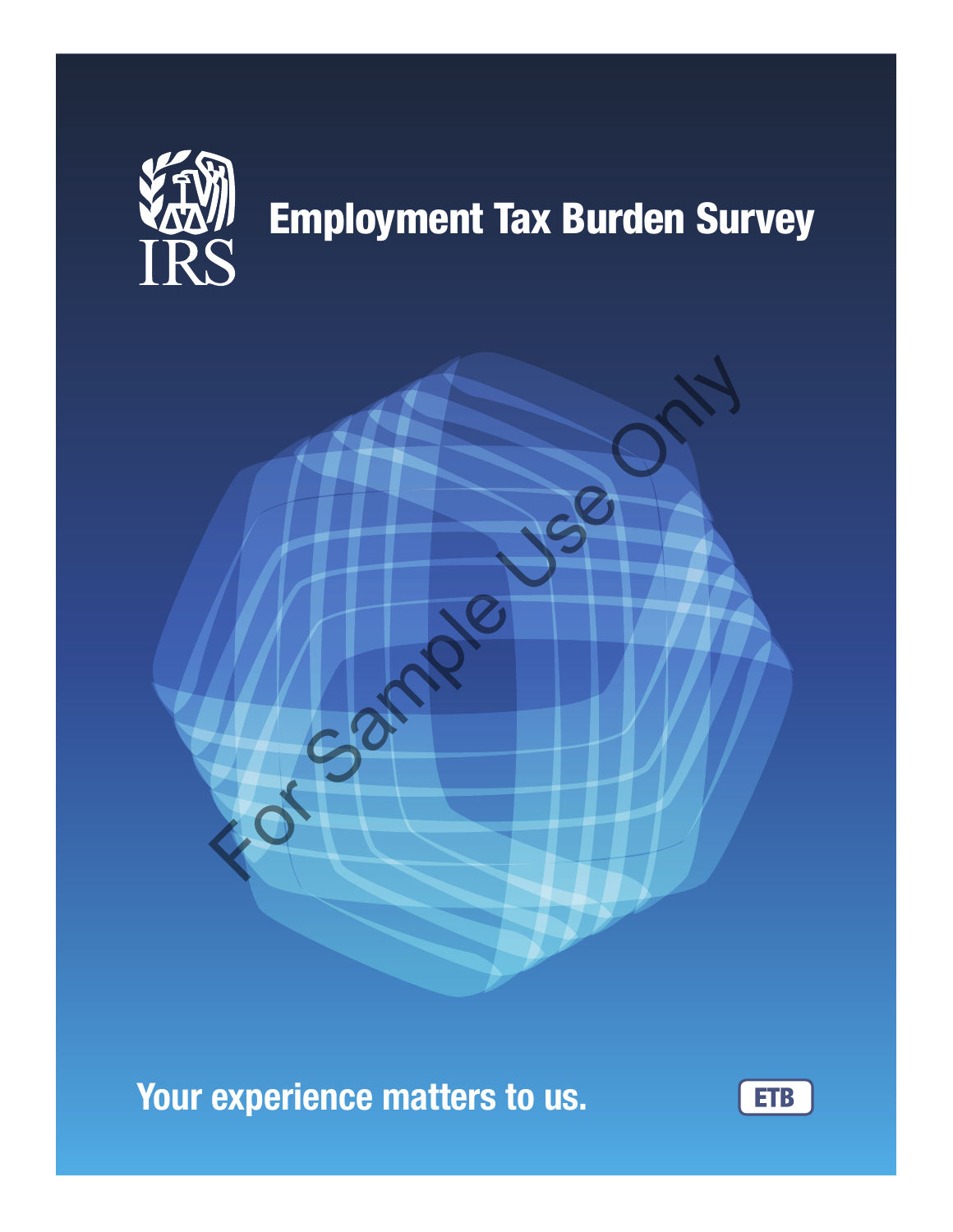

#### Privacy and Paperwork Reduction Act Notice for Employment Tax Burden Model Data Collection

The Privacy Act of 1974 states that when we ask you for information, we must first tell you our legal right to ask for the information, why we are asking for it, and how it will be used. We must also tell you what could happen if you do not provide it and whether or not you must respond under the law.

Our legal right to ask for this information is 5 U.S.C. 301.

The primary purpose for requesting the information is to analyze the role of taxpayer burden in tax administration. We will also use the information to fulfill the IRS' statutory obligations to the Office of Management and Budget and Congress for information required by the Paperwork Reduction Act, and to provide tax policy analysis support to the Office of Tax Analysis at the Department of the Treasury. We will also use the information provided to better understand taxpayer needs and burden reduction opportunities.

Tax information may be disclosed only as provided by 26 U.S.C. 6103. Providing the information is voluntary. Not providing all or part of the information requested may reduce our ability to address taxpayer concerns regarding paperwork reduction.

OMB No: 1545‐2212. This report is authorized under the Paperwork Reduction Act. Data collected will be shared with IRS staff, but your responses will be used for research and aggregate reporting purposes only and will not be used for other non‐statistical or non‐research purposes such as direct enforcement activities. The information that you provide will be protected to the fullest extent allowable under the Freedom of Information Act (FOIA). Public reporting burden for this collection of information is estimated to average 20 minutes, including the time for reviewing instructions, searching existing data sources, gathering and maintaining the data needed, and completing and reviewing the collection of information. Send comments regarding this burden estimate or any other aspect of this collection of information, including suggestions for reducing this burden, to IRS Tax Products Coordinating Committee, 1111 Constitution Avenue, NW, Washington, DC 20224.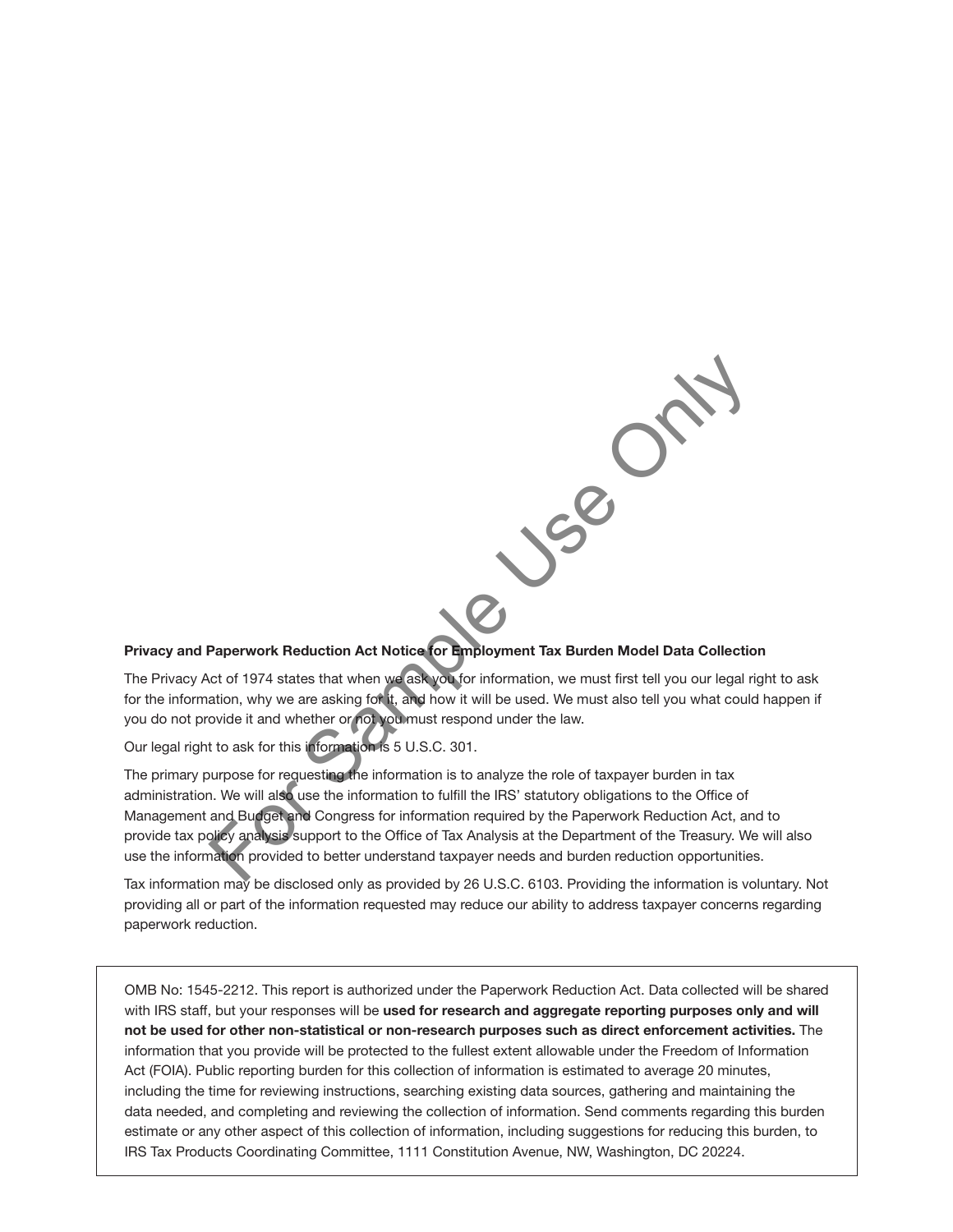# **Frequently Asked Questions**

#### Want to take the survey on the web?

See the back cover for instructions.

### **What is this survey about?**

- This survey is about the time and money your organization spent on its Tax Year 2013 employment tax returns (e.g., Forms 940 and 941) and wage statement activities (e.g., Forms W-2, W-3, W-4, 1099-MISC, and I-9).
- The survey is part of a larger effort the IRS takes to measure federal tax compliance burden for all tax paying populations, including individuals, businesses, and other entities.
- Please be assured that you will not be asked about the income or other financial details of your organization's tax return.

**NOTE: A glossary and Dictionary of Forms are available at the back of this booklet.**

### **Who should complete this survey?**

• The person(s) most responsible for performing or supervising the employment tax activities for your organization should complete this survey. You may need to consult with others in your organization or pass the survey (either hard copy or username and password of the web survey) onto others in your organization. We encourage you to do either of these if needed to complete the survey most accurately. For a larger emotion and point and the HS axes be a state of the sample and the sample and the sample of the sample of the sample of the anticopy of the matical details of your the mptoyent tax centure and Decision in the

**NOTE: If your organization has separate divisions, please review the address label of this mailing to see which division was randomly selected to receive this survey**.

#### **Should I send this survey to my external tax provider?**

• No, please do not forward this survey to your external service provider if you have one, because this survey concerns time and costs spent by your organization, not theirs.

## **Why should I participate?**

- You are one of a few randomly selected employers to receive this survey. The IRS needs to hear from you so that it can identify ways to reduce burden for all employers and better understand the taxpayer burden associated with employment tax compliance.
- You will also have the opportunity to help IRS identify the most burdensome tasks associated with employment tax compliance as well as help IRS identify where duplicate reporting occurs.
- While participation is voluntary, the feedback you provide about your organization's employment tax return compliance experience will ensure employers like you are represented.

# **How will my answers be used?**

The focus of the survey is on how much time and money is spent on employment tax compliance. Please be assured that your responses will be used solely for research. Once all survey data have been analyzed, the IRS will make aggregate results available to the public.

### **How long will this survey take?**

• The average time to complete this survey is estimated to be 15 to 20 minutes per response including the time for reviewing instructions, searching existing data sources, gathering the data needed, and completing the survey.

## **Who can I contact with questions?**

For questions about the content of this survey:

• Please contact Dawn Nelson at 1-855-410-0624 or send email to IRS-ETBSurvey@westat.com.

To contact the IRS about this survey:

• Please call Tani Hunt at 206-220-5681 or send an email to Tani.N.Hunt@IRS.gov.

Si quiere usted tomar esta encuesta en español, por favor llame al 855-410-0624 o envíe un email al IRS-ETBSurvey@westat.com.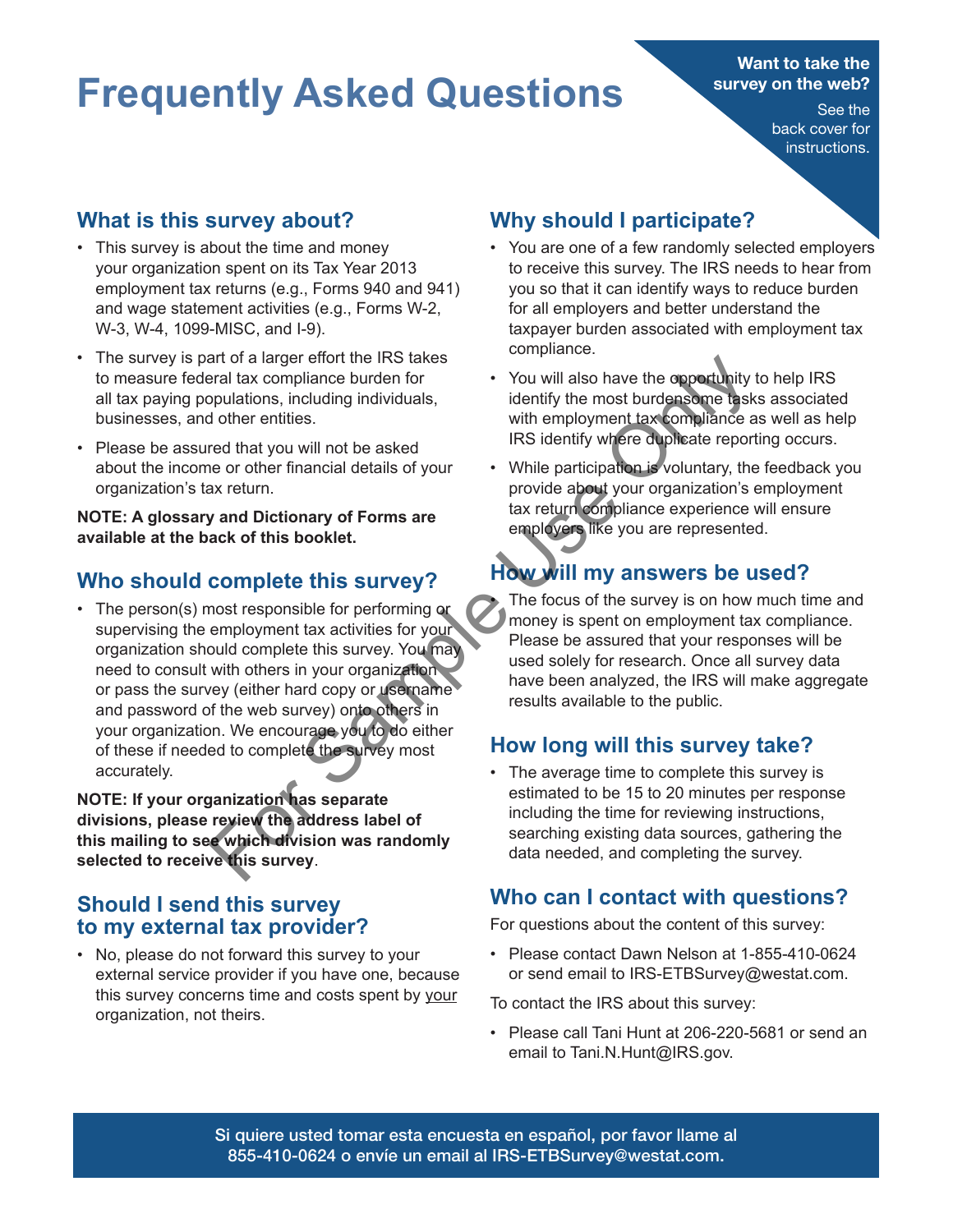

# **EMPLOYMENT TAX RETURN BURDEN SURVEY**

**Important Note:** The person(s) responsible for employment tax activities should complete this survey. If you are not the best person(s) to respond to this survey, please forward to the appropriate person(s).

#### **Persons Involved in Tax Year 2013 Employment Tax Activities**

| If you are not the best person(s) to respond to this survey, please forward to the appropriate person(s).        |                                                                                            |              |                 |                   |                                |              |
|------------------------------------------------------------------------------------------------------------------|--------------------------------------------------------------------------------------------|--------------|-----------------|-------------------|--------------------------------|--------------|
|                                                                                                                  | Persons Involved in Tax Year 2013 Employment Tax Activities                                |              |                 |                   |                                |              |
| The following questions are about the personnel involved in Tax Year 2013 employment tax-re<br>1.<br>activities. |                                                                                            |              |                 |                   |                                |              |
|                                                                                                                  | For each row, please mark all that apply.                                                  |              |                 |                   |                                |              |
|                                                                                                                  |                                                                                            | <b>Owner</b> | <b>Employee</b> | <b>Contractor</b> | <b>Third-party</b><br>provider | <b>Other</b> |
|                                                                                                                  | Who maintained the records needed<br>for Tax Year 2013 Employment<br>Tax Returns and W-2s? |              |                 |                   |                                |              |
|                                                                                                                  | Who prepared and filed the<br>Tax Year 2013 Employment<br>Tax Returns and W-2s?            |              |                 |                   |                                |              |
|                                                                                                                  | Who completed corrections to<br>the Tax Year 2013 Employment<br>Tax Returns and W-2s?      |              |                 |                   |                                |              |
|                                                                                                                  | Fees Paid to Third-Party Providers for Tax Year 2013 Employment Tax Return Serv            |              |                 |                   |                                |              |

**Fees Paid to Third-Party Providers for Tax Year 2013 Employment Tax Return Services**

**2. Did your organization pay a third-party provider for any Tax Year 2013 employment tax return-related services?**

 $Yes \rightarrow Go$  to question 3

 $No \rightarrow Go$  to question 5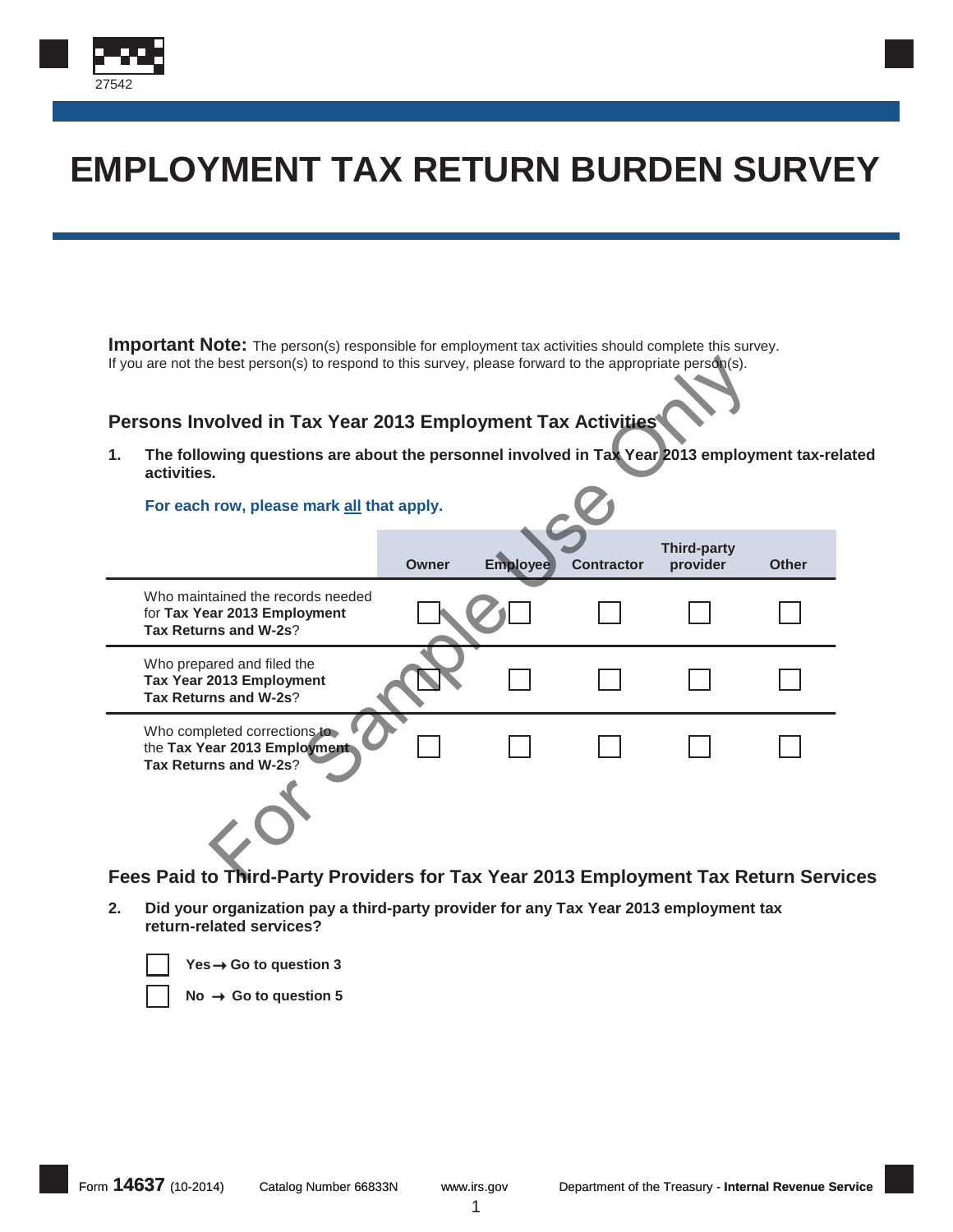

| 3. | For which of the following services did your organization pay a third-party provider? Please mark all that apply. |  |                                                                                                                                                                                   |  |  |
|----|-------------------------------------------------------------------------------------------------------------------|--|-----------------------------------------------------------------------------------------------------------------------------------------------------------------------------------|--|--|
|    |                                                                                                                   |  | a. General Tax Year 2013 employment tax recordkeeping, including collecting, organizing, tracking, and/or<br>creating necessary records                                           |  |  |
|    |                                                                                                                   |  | b. Preparing and filing 2013 quarterly employment tax returns, including amended returns<br>(e.g., Form 941, Form 941-X, and Form CT-2)                                           |  |  |
|    |                                                                                                                   |  | c. Preparing and filing the 2013 annual employment tax returns, including amended returns (e.g., Form 940,<br>Form 940-EZ, Form 943, Form 943-X, Form 944, Form 944-X, Form CT-1) |  |  |
|    |                                                                                                                   |  | d. Preparing and filing 2013 Employer's Annual Information Return of Tip Income and Allocated Tips<br>(Form 8027)                                                                 |  |  |
|    |                                                                                                                   |  | e. Responding to IRS notices regarding 2013 or prior-year employment tax returns                                                                                                  |  |  |
|    |                                                                                                                   |  | Preparing and providing 2013 Forms W-2 to employees                                                                                                                               |  |  |
|    |                                                                                                                   |  | g. Submitting 2013 Forms W-2 to the Social Security Administration, including preparing<br>and submitting Form W-3                                                                |  |  |
|    |                                                                                                                   |  | h. Before the Social Security Administration receives Form W-2 information: Preparing and providing revised<br>2013 Forms W-2                                                     |  |  |
|    |                                                                                                                   |  | i. After the Social Security Administration receives Form W-2 information: Preparing and providing 2013<br>Forms W-2c                                                             |  |  |
|    |                                                                                                                   |  | Preparing and filing 2013 Form 1099-MISC for contract workers                                                                                                                     |  |  |
|    |                                                                                                                   |  | k. Receiving and processing 2013 Forms I-9 for employment eligibility and Forms W-4 for withholding                                                                               |  |  |
|    |                                                                                                                   |  | I. Other Tax Year 2013 employment tax return or wage statement activities<br>(e.g., Printing of forms and additional reporting requirements)                                      |  |  |
|    |                                                                                                                   |  | Please describe:                                                                                                                                                                  |  |  |
|    |                                                                                                                   |  |                                                                                                                                                                                   |  |  |
| 4. |                                                                                                                   |  | What was the total amount of fees paid to a third-party provider for these Tax Year 2013 services?<br>Please report in whole dollars only.                                        |  |  |



**4A. Of the total amount reported in Question 4, how much was specifically spent on Tax Year 2013 Form W-2 activities listed in Question 3 (i.e., 3f through 3i)? Please report in whole dollars only.**



**4B. Of the total amount reported in Question 4, how much was specifically spent on Tax Year 2013 Form 1099-MISC activities (i.e., 3j)? Please report in whole dollars only.**

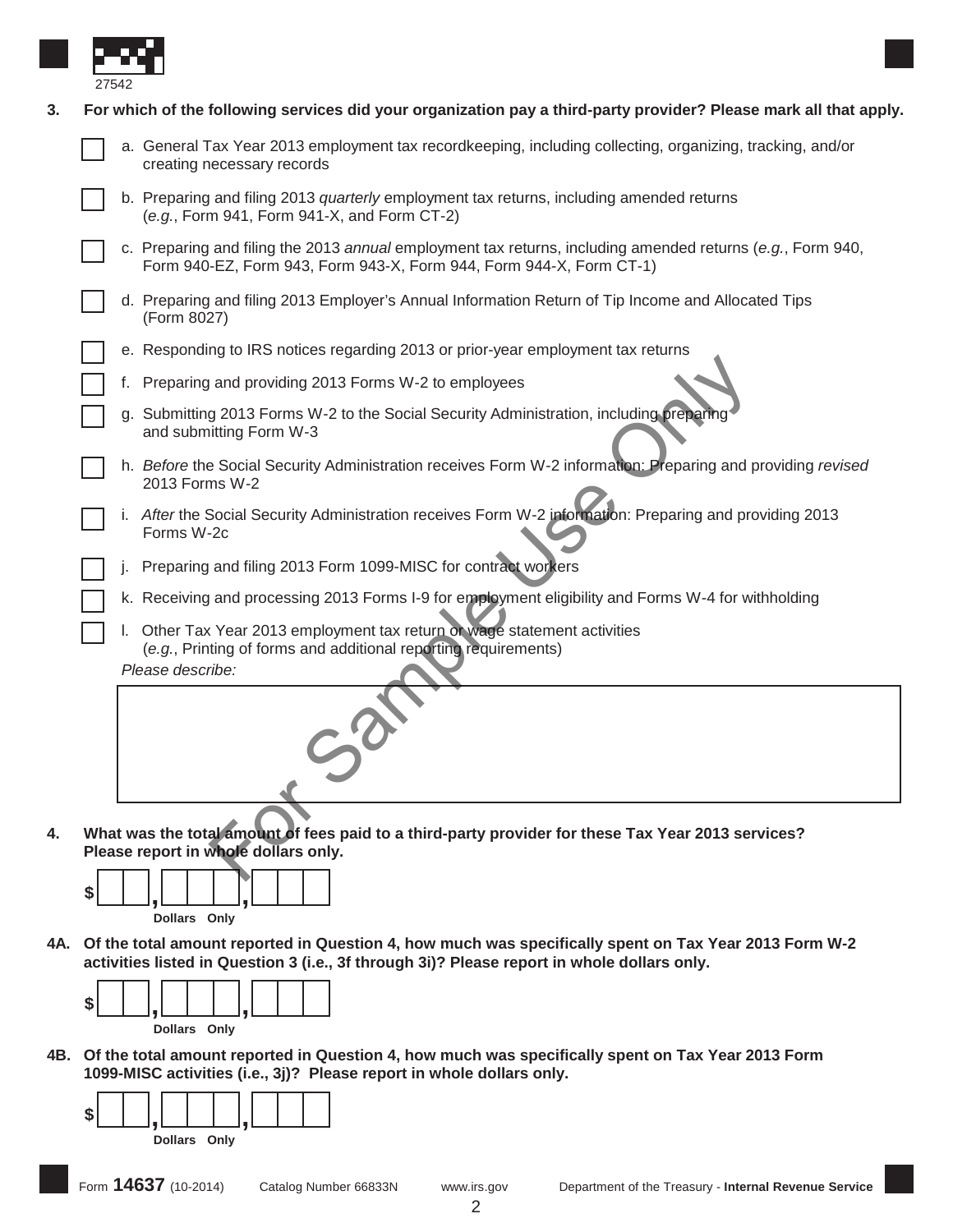

#### **Tax Year 2013 Employment Tax Return Activities**

**5. Think about the time your organization spent on activities related to your Tax Year 2013 Employment Tax Returns (e.g., Form 940, 941).**

**Important:**

- **Exclude any time related to services provided by third-party providers.**
- **Exclude any time spent on Tax Year 2013 state or local employment tax return activities.**

| TAX YEAR 2013 EMPLOYMENT TAX RETURN                                                                                                                                                                                                                                                                                                                                                    | <b>TIME YOUR ORGANIZATION</b><br><b>SPENT ON LISTED ACTIVITY</b> |
|----------------------------------------------------------------------------------------------------------------------------------------------------------------------------------------------------------------------------------------------------------------------------------------------------------------------------------------------------------------------------------------|------------------------------------------------------------------|
| a. Recordkeeping<br>Examples include:<br>Tracking, collecting, and organizing records<br>$\bullet$<br>Making special effort to obtain records                                                                                                                                                                                                                                          | <b>Hours</b><br><b>Minutes</b>                                   |
| b. Reviewing, selecting, or learning to use off-the-shelf software<br>If your organization did not engage in this activity for Tax Year 2013 employment tax returns,<br>please check here                                                                                                                                                                                              | <b>Hours</b><br><b>Minutes</b>                                   |
| c. Creating, maintaining, or updating customized tax preparation software that has been<br>developed specifically for your organization (i.e., proprietary software)<br>If your organization did not engage in this activity for Tax Year 2013 employment tax returns,<br>please check here                                                                                            | <b>Hours</b><br><b>Minutes</b>                                   |
| d. Preparing and filing 2013 quarterly employment tax returns, including amended returns<br>Form 941, Form 941-X, Form CT-2                                                                                                                                                                                                                                                            | <b>Hours</b><br><b>Minutes</b>                                   |
| e. Preparing and filing the 2013 annual employment tax return, including amended returns<br>Form 940, Form 940-EZ, Form 943, Form 943-X, Form 944, Form 944-X, Form CT-1                                                                                                                                                                                                               | <b>Minutes</b><br><b>Hours</b>                                   |
| f. Preparing and filing the 2013 Employer's Annual Information Return of Tip Income and<br><b>Allocated Tips</b><br>Form 8027<br>If your organization did not engage in this activity for Tax Year 2013 employment tax returns,<br>please check here                                                                                                                                   | <b>Minutes</b><br><b>Hours</b>                                   |
| g. Responding to IRS notices regarding 2013 or prior-year employment tax returns<br>Examples include:<br>Reading the notice(s)<br>Providing additional documentation<br>Preparing response(s)<br>Paying or protesting additional tax and penalties<br>$\bullet$<br>If your organization did not engage in this activity for Tax Year 2013 employment tax returns,<br>please check here | <b>Hours</b><br><b>Minutes</b>                                   |
| h. Preparing and depositing Tax Year 2013 withheld income and payroll taxes                                                                                                                                                                                                                                                                                                            | <b>Hours</b><br><b>Minutes</b>                                   |
| i. Other Tax Year 2013 employment tax return activities<br>Please describe: experience and the set of the set of the set of the set of the set of the set of the set of the set of the set of the set of the set of the set of the set of the set of the set of the set of the set of the                                                                                              | <b>Hours</b><br><b>Minutes</b>                                   |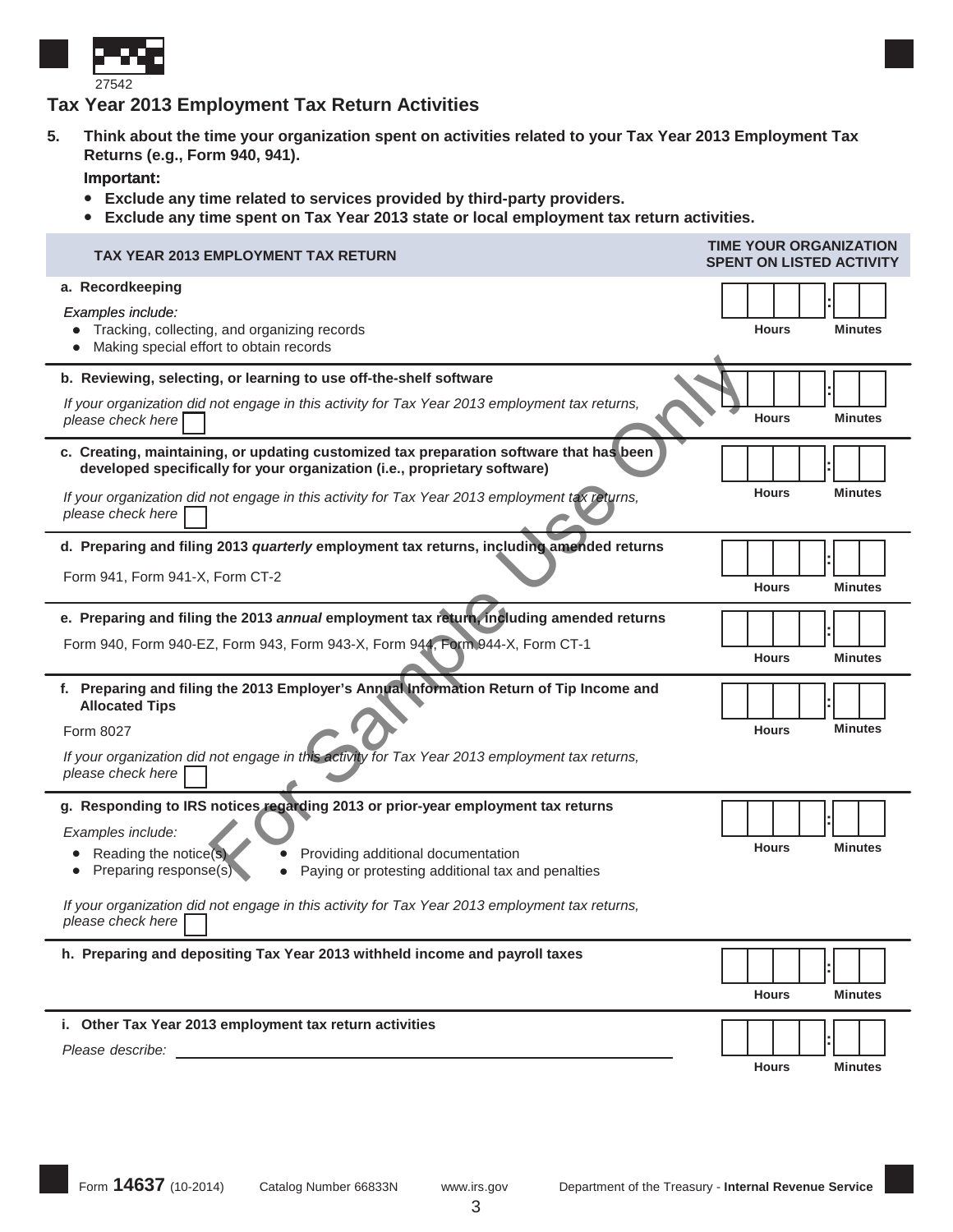

**6. Please think only about those in your organization who are responsible for employment tax-related activities. What is their average hourly pay rate? Please provide your best estimate in whole dollars only.**



#### **Tax Year 2013 Wage Statement Activities**

**7. Think about the time your organization spent on activities related to your Tax Year 2013 Employee Wage Statements (Form W-2) and Contractor Information Returns (Form 1099-MISC).**

**Important:**

- **Exclude any time related to services provided by third-party providers.**
- **Exclude any time spent on Tax Year 2013 state or local wage statement activities.**

| xviuuv any inno spont on Tax Toal zo iy siato of loogi wago siatomont aviiviti                                                                                                                                                                                                                                                                                                                                                                                                                                     |                                                                  |                |
|--------------------------------------------------------------------------------------------------------------------------------------------------------------------------------------------------------------------------------------------------------------------------------------------------------------------------------------------------------------------------------------------------------------------------------------------------------------------------------------------------------------------|------------------------------------------------------------------|----------------|
| <b>TAX YEAR 2013 WAGE STATEMENT</b>                                                                                                                                                                                                                                                                                                                                                                                                                                                                                | <b>TIME YOUR ORGANIZATION</b><br><b>SPENT ON LISTED ACTIVITY</b> |                |
| a. Preparing and providing 2013 Forms W-2 to employees                                                                                                                                                                                                                                                                                                                                                                                                                                                             | <b>Hours</b>                                                     | <b>Minutes</b> |
| b. Submitting 2013 Forms W-2 to the Social Security Administration, including preparing<br>and submitting Form W-3                                                                                                                                                                                                                                                                                                                                                                                                 | <b>Hours</b>                                                     | <b>Minutes</b> |
| c. Before the Social Security Administration receives Form W-2 information:<br>Preparing and providing revised 2013 Forms W-2<br>Examples include:<br>Addressing recipient issues<br>Requesting and tracking down missing or erroneous data<br>Researching and sending information to third-party providers<br>Issuing amended Forms W-2 to employees                                                                                                                                                              | <b>Hours</b>                                                     | <b>Minutes</b> |
| d. After the Social Security Administration receives Form W-2 information:<br>Preparing and providing 2013 Forms W-2c<br>Examples include:<br>Addressing recipient issues<br>Requesting and tracking down missing or erroneous data<br>Researching and sending information to third-party providers<br>Issuing corrected documents to recipients<br>Submitting Forms W-2c and Form W-3c to IRS<br>If your organization did not engage in this activity for Tax Year 2013 employment tax returns, please check here | <b>Hours</b>                                                     | <b>Minutes</b> |
| e. Preparing and filing 2013 Forms 1099-MISC for contract workers<br>If your organization did not engage in this activity for Tax Year 2013 employment tax returns,<br>please check here                                                                                                                                                                                                                                                                                                                           | <b>Hours</b>                                                     | <b>Minutes</b> |
| f. Receiving and processing 2013 Forms I-9 for employment eligibility, Form W-4 for<br>withholding, and Form W-11 affidavit for new hires                                                                                                                                                                                                                                                                                                                                                                          | <b>Hours</b>                                                     | <b>Minutes</b> |
| g. Answering general questions from employees about Tax Year 2013 employment<br>tax-related issues                                                                                                                                                                                                                                                                                                                                                                                                                 | <b>Hours</b>                                                     | <b>Minutes</b> |
| h. Other Tax Year 2013 wage statement activities                                                                                                                                                                                                                                                                                                                                                                                                                                                                   | <b>Hours</b>                                                     | <b>Minutes</b> |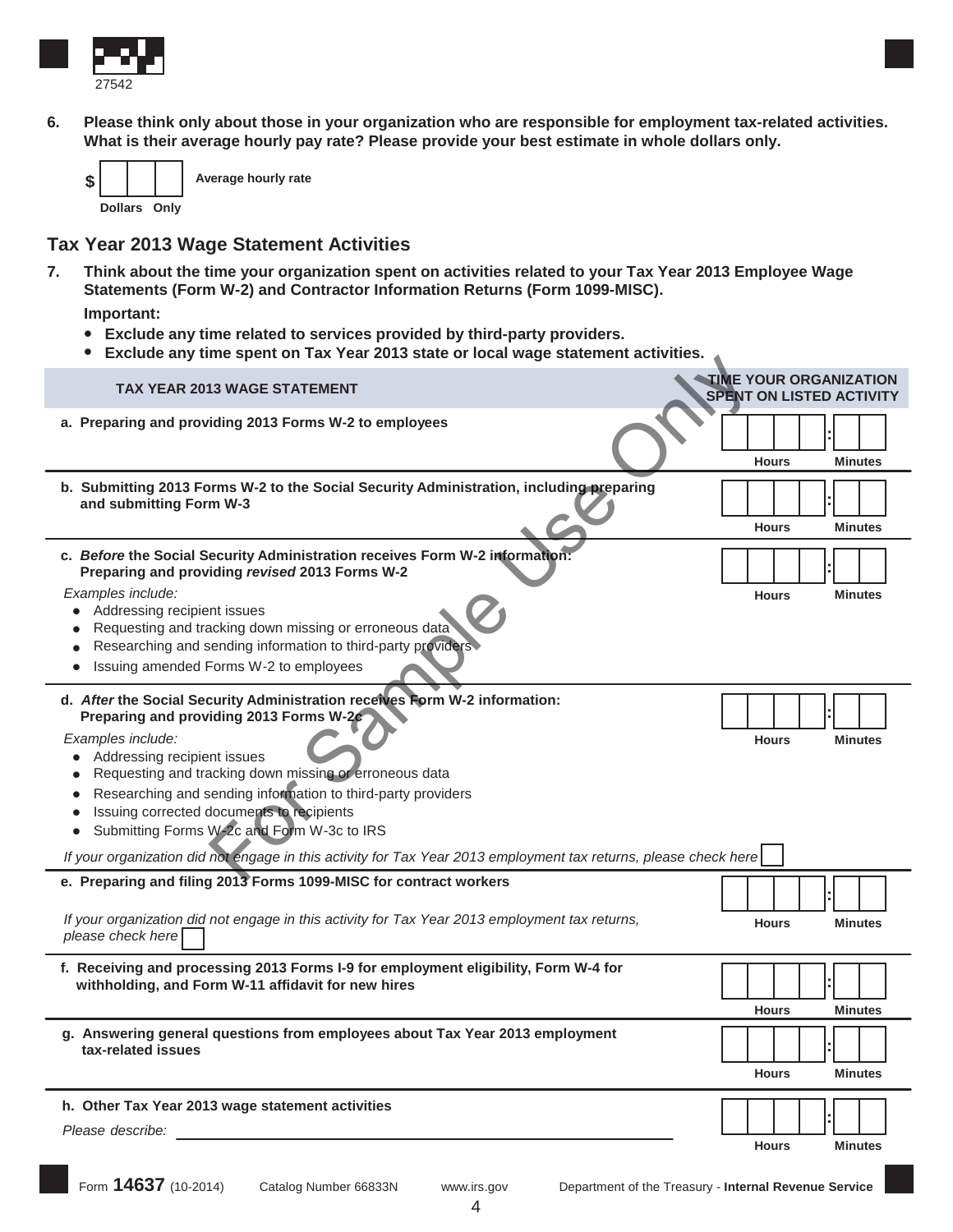

**Think about your organization's internal,** *non-labor* **costs for all Tax Year 2013 employment tax return and wage statement activities, such as paper, postage, equipment, and software. 8.**

**What was the total amount spent on these items for Tax Year 2013 employment tax return and wage statement activities?**

**Important:**

- **Exclude costs associated with labor hours.**
- **Exclude costs related to services provided by third-party providers.**





|  |  |  | Don't know |  |
|--|--|--|------------|--|
|--|--|--|------------|--|

| Of the total amount reported in Question 8, how much was for purchasing, creating, or updating<br>tax-specific software (either off-the-shelf or customized) for Tax Year 2013 employment tax return and<br>wage statement activities? |
|----------------------------------------------------------------------------------------------------------------------------------------------------------------------------------------------------------------------------------------|
| \$                                                                                                                                                                                                                                     |
| Dollars Only                                                                                                                                                                                                                           |
| Do your employees have the option to import their W-2 information directly into their software-prepared<br>returns?                                                                                                                    |
| Don't know<br><b>Yes</b><br><b>No</b>                                                                                                                                                                                                  |
| The IRS uses the term "duplicative reporting" to describe the experience of having to report the same<br>information more than once. What has been your experience with duplicative reporting?                                         |
|                                                                                                                                                                                                                                        |
|                                                                                                                                                                                                                                        |
| Considering all aspects of employment tax activities, what do employers find to be the most difficult part                                                                                                                             |

**12. Considering all aspects of employment tax activities, what do employers find to be the most difficult part of complying with IRS's reporting regulations?**

#### **13. Tell us about you**

Department name: Job title:

Form **14637** (10-2014) Catalog Number 66833N www.irs.gov Department of the Treasury - **Internal Revenue Service**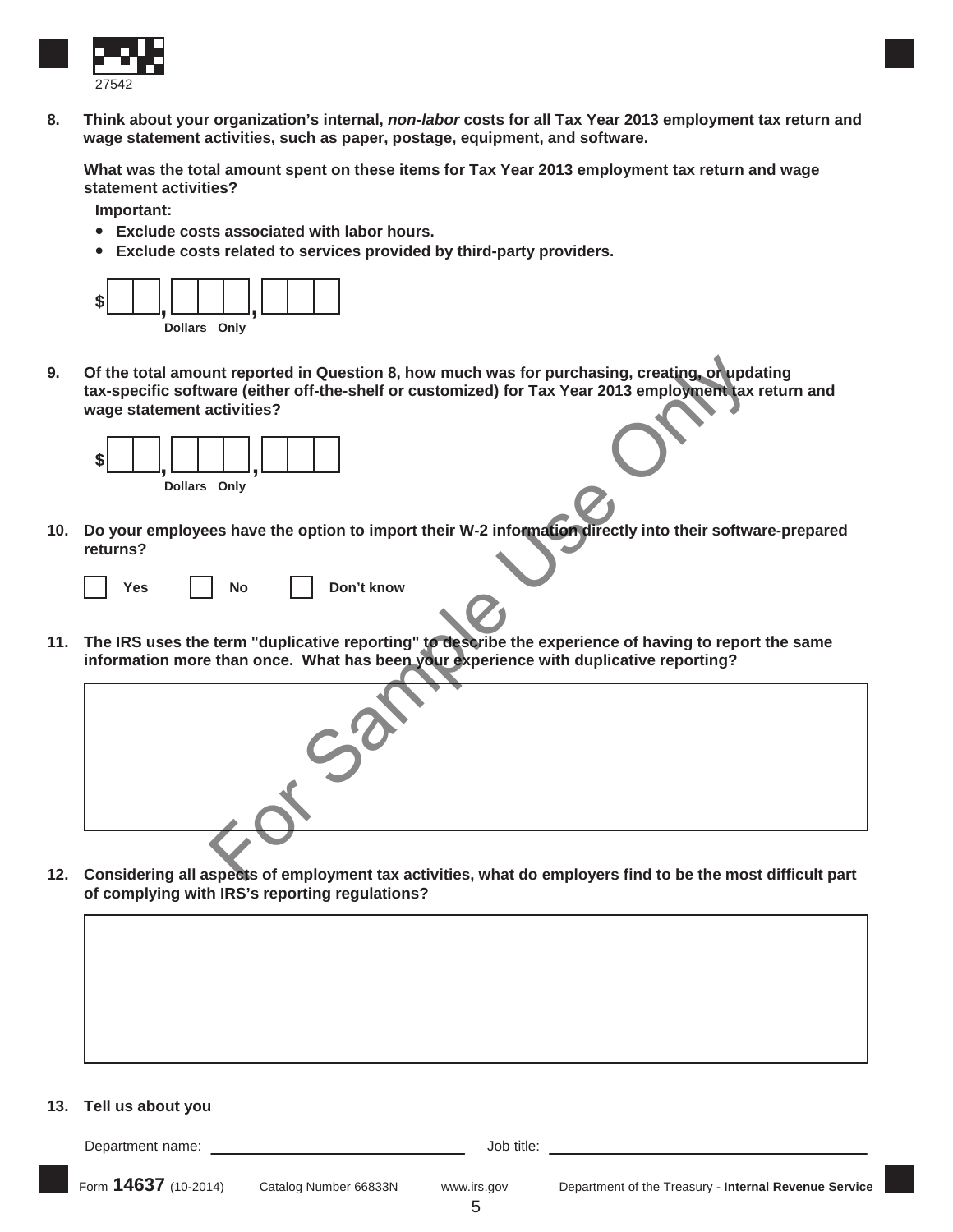| <b>Form</b> | <b>Title</b>                                                            | <b>Description</b>                                                                                                                                                                                                                                                              |
|-------------|-------------------------------------------------------------------------|---------------------------------------------------------------------------------------------------------------------------------------------------------------------------------------------------------------------------------------------------------------------------------|
| Glossary    |                                                                         |                                                                                                                                                                                                                                                                                 |
|             | Contractor                                                              | An individual or business under contract to perform day-to-day<br>work as set forth in the contract. The contractor retains control<br>over much of the work process.                                                                                                           |
|             | Employee                                                                | An individual who is hired for a wage, salary, or other payment<br>to perform work on behalf of the employer. An employee's<br>earnings are reported on Form W-2.                                                                                                               |
|             | Employment tax return activities                                        | Employment tax return activities refers to all activities<br>associated with preparation and filing of Forms 940 and 941.<br>Question 5 on the survey details these activities.                                                                                                 |
|             | Owner                                                                   | An individual who owns and operates a business. In the case<br>of a corporation or S corporation, this individual may also be an<br>employee of the business, but his or her primary connection to<br>the business is as an owner.                                              |
|             | Third-party provider                                                    | A professional organization engaged by an employer to provide<br>services in the name of the employer. An example of a third-<br>party provider is a payroll service engaged by an employer to<br>print its Forms W-2.                                                          |
|             | Wage statement activities                                               | Wage statement activities refers to all activities associated with<br>preparation and filing of wage statements such as Forms W-2,<br>W-2c, W-3, W-3c, 1099-MISC, and I-9. Question 7 on the<br>survey details these activities.                                                |
|             | <b>Dictionary of Forms</b>                                              |                                                                                                                                                                                                                                                                                 |
| 940         | Employer's Annual Federal<br>Unemployment (FUTA) Tax Return             | Form 940 is used to report annual Federal Unemployment Tax<br>Act (FUTA) tax.                                                                                                                                                                                                   |
| 940-EZ      | Employer's Annual Federal<br>Unemployment (FUTA) Tax Return             | Form 940-EZ is used to report FUTA tax when unemployment<br>contributions were paid to only one state, all state<br>unemployment contributions were paid by January 31, and all<br>wages that were taxable for FUTA tax were also taxable for your<br>state's unemployment tax. |
| 941         | Employer's QUARTERLY Federal<br>Tax Return                              | Form 941 is filed quarterly by employers who withhold income<br>taxes, social security tax, or Medicare tax from employee's<br>paychecks or who must pay the employer's portion of social<br>security or Medicare tax.                                                          |
| $941 - X$   | Adjusted Employer's QUARTERLY<br>Federal Tax Return or Claim for Refund | Form 941-X is used to correct errors on a Form 941 that was<br>previously filed.                                                                                                                                                                                                |
| 943         | Employer's Annual Federal Tax Return<br>for Agricultural Employees      | Form 943 is filed if you paid wages to one or more farmworkers<br>and the wages were subject to social security and Medicare<br>taxes or federal income tax withholding.                                                                                                        |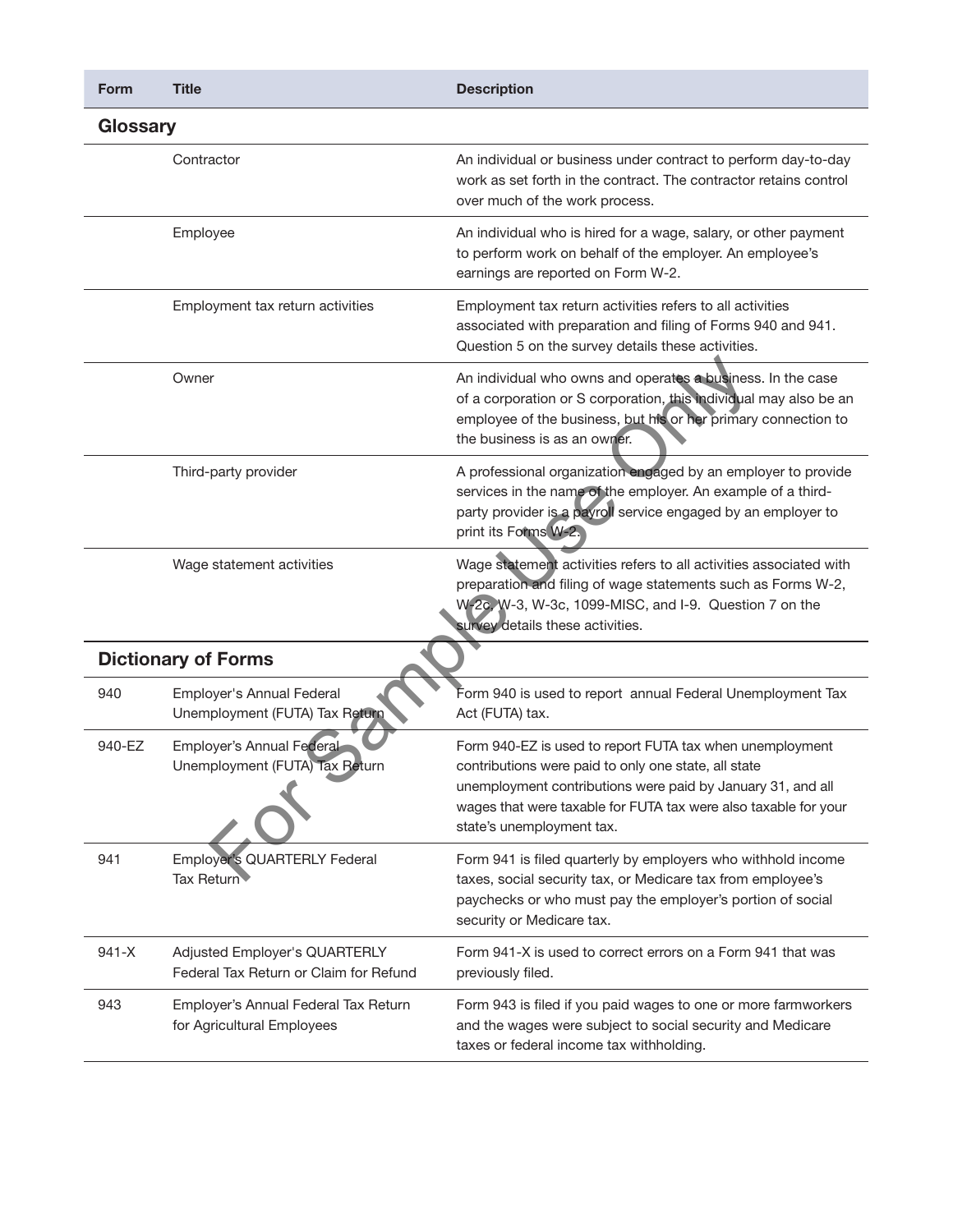| <b>Form</b>                          | <b>Title</b>                                                                                       | <b>Description</b>                                                                                                                                                                                                                                                                                                                                                                                                                                                                                                                                                                                                 |  |  |
|--------------------------------------|----------------------------------------------------------------------------------------------------|--------------------------------------------------------------------------------------------------------------------------------------------------------------------------------------------------------------------------------------------------------------------------------------------------------------------------------------------------------------------------------------------------------------------------------------------------------------------------------------------------------------------------------------------------------------------------------------------------------------------|--|--|
| <b>Dictionary of Forms continued</b> |                                                                                                    |                                                                                                                                                                                                                                                                                                                                                                                                                                                                                                                                                                                                                    |  |  |
| $943-X$                              | Adjusted Employer's Annual Federal<br>Tax Return for Agricultural Employees<br>or Claim for Refund | Form 943-X is used to correct errors on a previously filed<br>Form 943 (e.g., Income tax withheld from wages, taxable social<br>security wages, taxable Medicare wages, advance earned<br>income credit (EIC) payments made to employees (for years<br>ending before January 1, 2011), credits for COBRA premium<br>assistance payments, credit for qualified employer's share of<br>social security tax on wages paid to qualified employees March<br>19 - 31, 2010, and exemption for qualified employer's share of<br>social security tax on wages paid to qualified employees<br>April 1 - December 31, 2010.) |  |  |
| 944                                  | Employer's ANNUAL Federal Tax Return                                                               | Form 944 is designed so the smallest employers (those whose<br>annual liability for social security, Medicare, and withheld<br>federal income taxes is \$1,000 or less) will file and pay these<br>taxes only once a year instead of every quarter.                                                                                                                                                                                                                                                                                                                                                                |  |  |
| $944 - X$                            | Adjusted Employer's ANNUAL Federal<br>Tax Return or Claim for Refund                               | Form 944-X is used to correct errors on a Form 944 that you<br>previously filed.                                                                                                                                                                                                                                                                                                                                                                                                                                                                                                                                   |  |  |
| 1099-<br><b>MISC</b>                 | Miscellaneous Income                                                                               | Form 1099-MISC is used for trade or business reporting only.<br>Form 1099-MISC is used only when payments are made in the<br>course of your trade or business. Personal payments are not<br>reported on Form 1099-MISC.                                                                                                                                                                                                                                                                                                                                                                                            |  |  |
| 8027                                 | Employer's Annual Information Return<br>of Tip Income and Allocated Tips                           | Form 8027 is used by large food or beverage establishments<br>when they are required to make annual reports to the IRS on<br>receipts from food or beverage operations and tips reported<br>by employees.                                                                                                                                                                                                                                                                                                                                                                                                          |  |  |
| $CT-1$                               | Employer's Annual Railroad Retirement<br><b>Tax Return</b>                                         | Form CT-1 is used to report taxes imposed by the Railroad<br>Retirement Tax Act (RRTA).                                                                                                                                                                                                                                                                                                                                                                                                                                                                                                                            |  |  |
| CT-2                                 | Employee Representative's Quarterly<br>Railroad Tax Return                                         | Form CT-2 is used to report railroad retirement taxes imposed<br>on compensation received by employee representatives.                                                                                                                                                                                                                                                                                                                                                                                                                                                                                             |  |  |
|                                      |                                                                                                    |                                                                                                                                                                                                                                                                                                                                                                                                                                                                                                                                                                                                                    |  |  |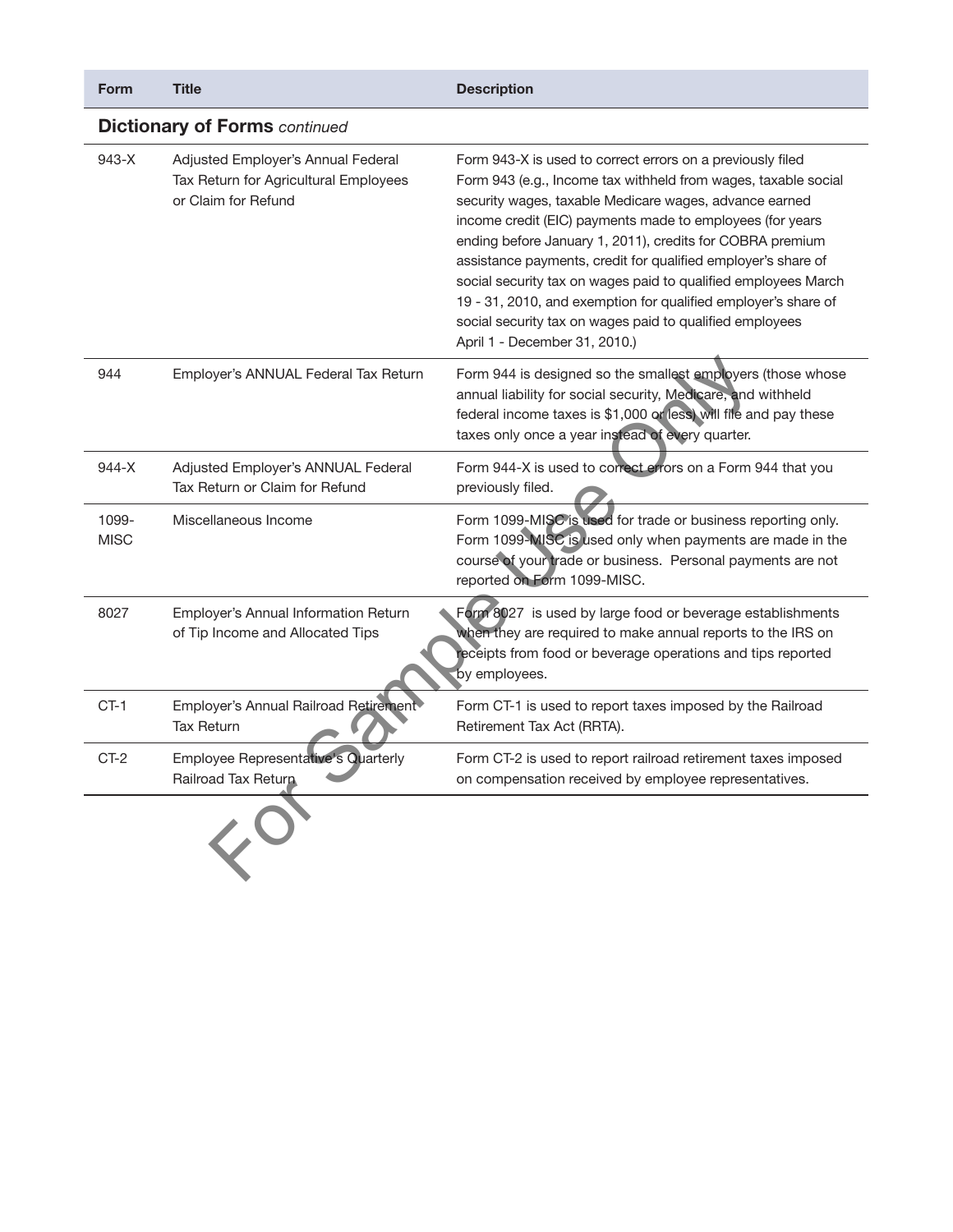| <b>Form</b>                          | <b>Title</b>                                                             | <b>Description</b>                                                                                                                                                                                                                                                                                                                                                                                                                                                                                                |  |  |
|--------------------------------------|--------------------------------------------------------------------------|-------------------------------------------------------------------------------------------------------------------------------------------------------------------------------------------------------------------------------------------------------------------------------------------------------------------------------------------------------------------------------------------------------------------------------------------------------------------------------------------------------------------|--|--|
| <b>Dictionary of Forms continued</b> |                                                                          |                                                                                                                                                                                                                                                                                                                                                                                                                                                                                                                   |  |  |
| $ -9$                                | Transmittal of Corrected Wage<br>and Tax Statements                      | Form I-9 is used for verifying the identity and employment<br>authorization of individuals hired for employment in the United<br>States. All U.S. employers must ensure proper completion of<br>Form I-9 for each individual they hire for employment in the<br>United States. This includes citizens and noncitizens. Both<br>employees and employers (or authorized representatives of the<br>employer) must complete the form. On the form, an employee<br>must attest to his or her employment authorization. |  |  |
| $W-2$                                | Wage and Tax Statement                                                   | Every employer engaged in a trade or business who pays<br>remuneration, including noncash payments of \$600 or more for<br>the year (all amounts if any income, social security, or Medicare<br>tax was withheld) for services performed by an employee must<br>file a Form W-2 for each employee (even if the employee is<br>related to the employer) from whom income, social security,<br>or Medicare tax was withheld.                                                                                        |  |  |
| $W-2c$                               | Corrected Wage and Tax Statement                                         | Form W-2c is used to correct errors on Form W-2, W-2AS,<br>W-2CM, W-2GU, W-2VI, or W-2c filed with the Social Security<br>Administration (SSA).                                                                                                                                                                                                                                                                                                                                                                   |  |  |
| W <sub>3</sub>                       | Transmittal of Wage and Tax Statements                                   | A Form W-3 Transmittal is completed only when paper Copy A<br>of Form(s) W-2, Wage and Tax Statement, is being filed. Do not<br>file Form W-3 alone.                                                                                                                                                                                                                                                                                                                                                              |  |  |
| $W-3c$                               | Transmittal of Corrected Wage<br>and Tax Statements                      | Form W-3c is used to transmit Copy A of Form(s) W-2c,<br>Corrected Wage and Tax Statement.                                                                                                                                                                                                                                                                                                                                                                                                                        |  |  |
| $W-4$                                | Employee's Withholding Allowance<br>Certificate                          | Form W-4 is used so that employers can withhold the correct<br>federal income tax from employee pay.                                                                                                                                                                                                                                                                                                                                                                                                              |  |  |
| $W-11$                               | Hiring Incentives to Restore Employment<br>(HIRE) Act Employee Affidavit | Employers use this form to confirm that an employee is a<br>qualified employee under the HIRE Act.                                                                                                                                                                                                                                                                                                                                                                                                                |  |  |
|                                      |                                                                          |                                                                                                                                                                                                                                                                                                                                                                                                                                                                                                                   |  |  |